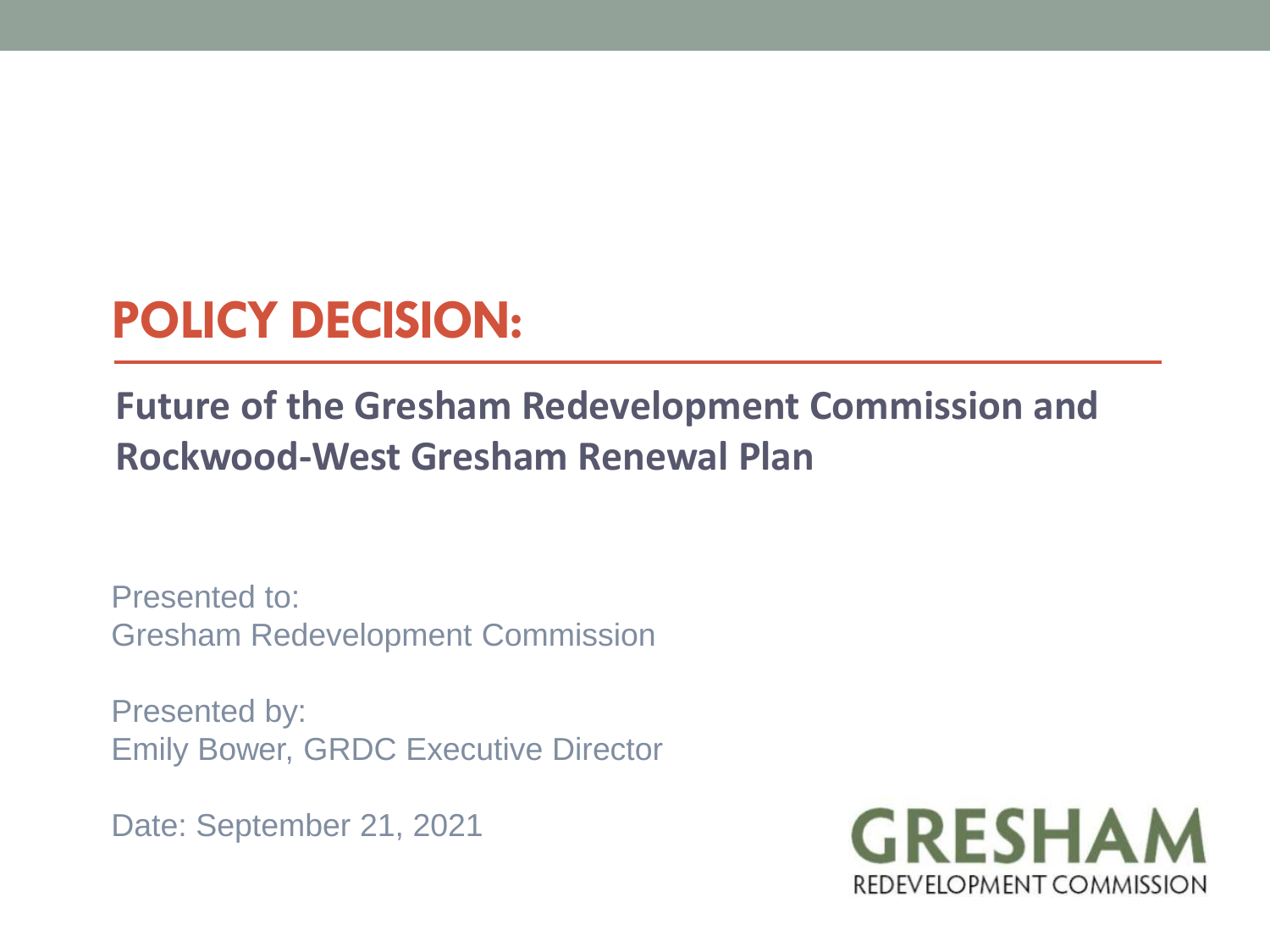## **Purpose**

- Review Staff Recommendation
- GRDC Dialogue and Decision
- Next Steps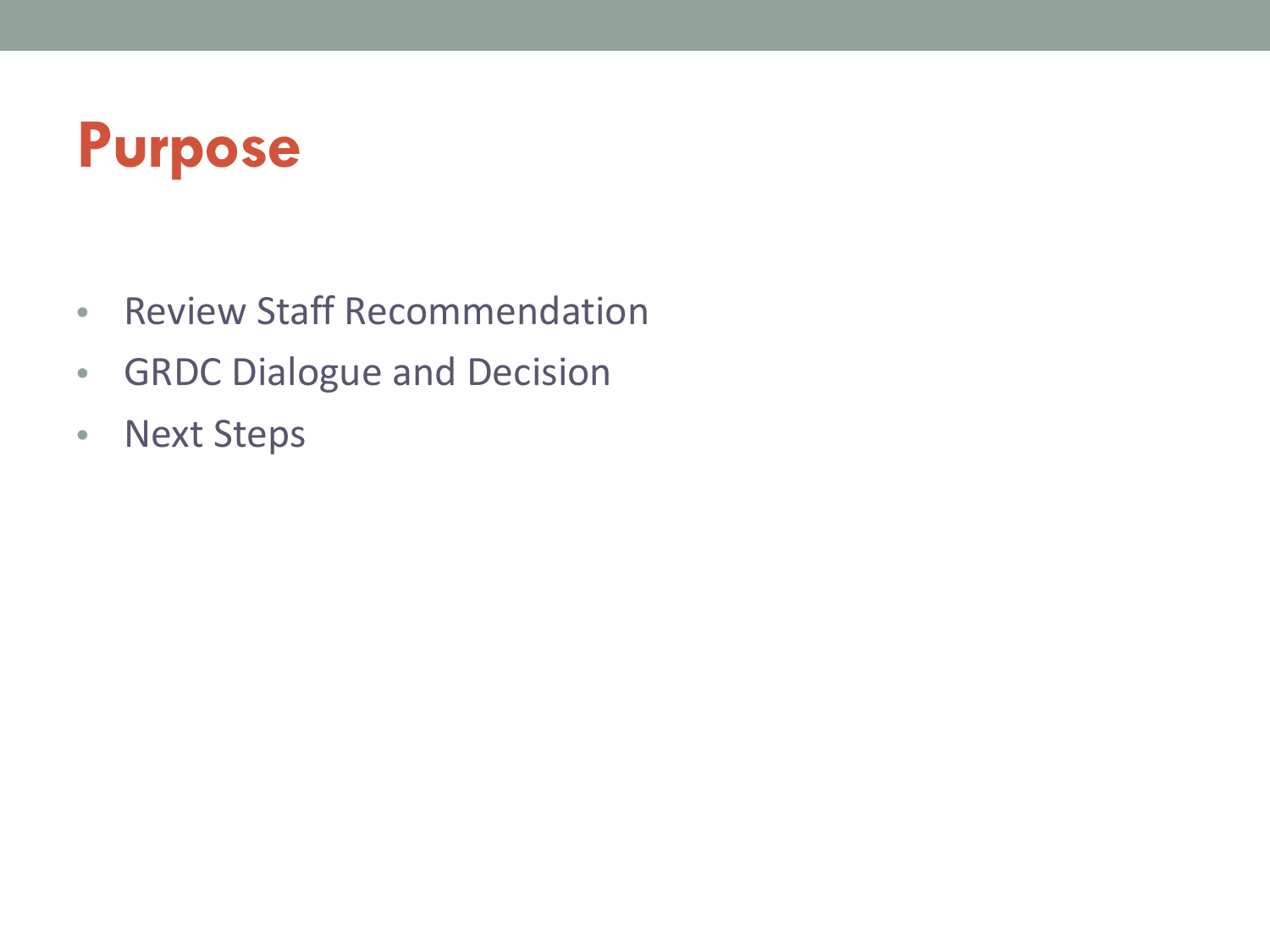## **Overview of Work Session 3**



**ME MARINE DI** NE AIRPORT WAY NE SANDY BLVD IB4 FWY NE HALSEY ST NE GLISAN ST E BURNSIDE ST **RELE** Rockwood Urban Renewal Area





A & B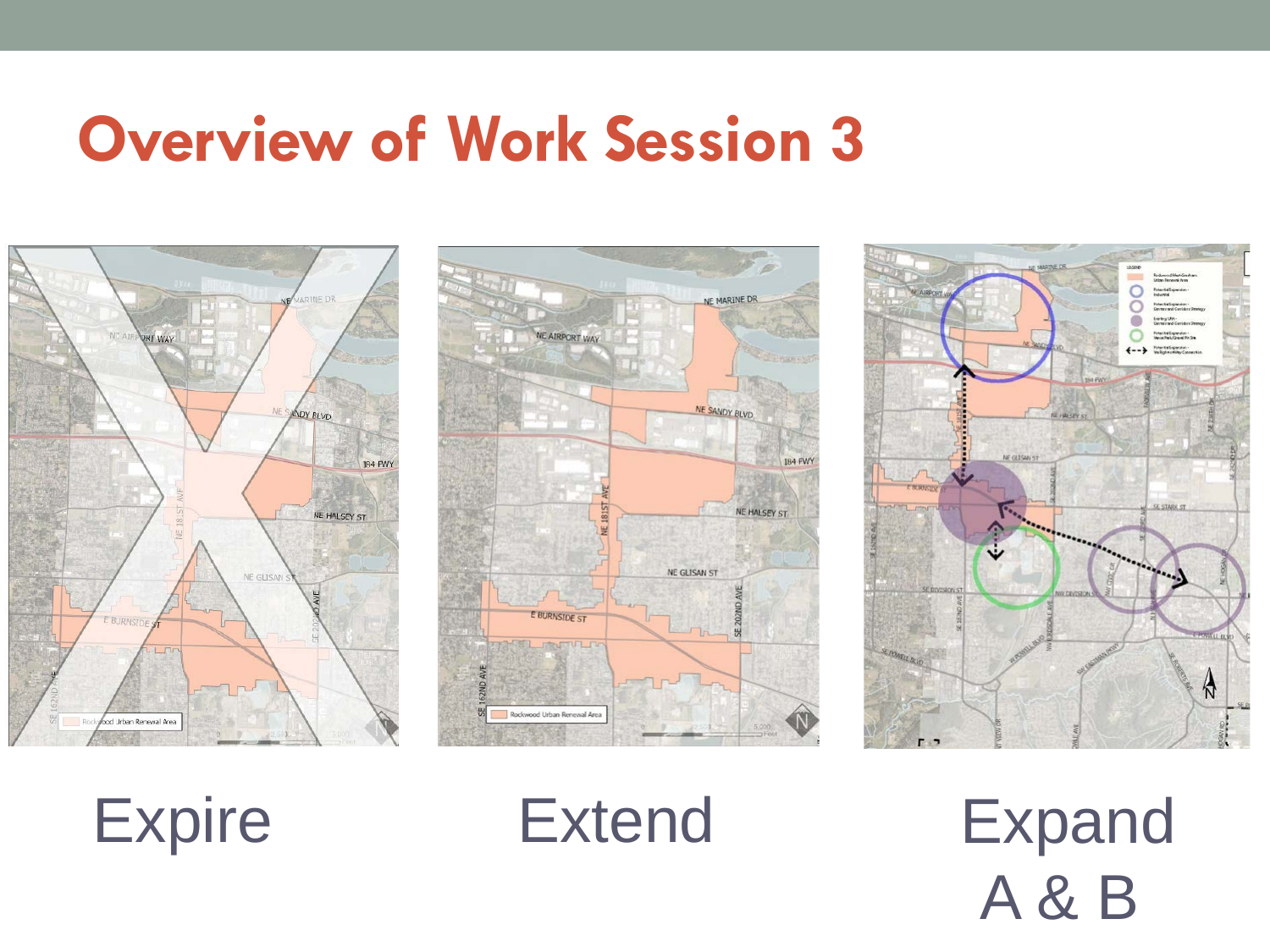### **Extend**

"Extend" Scenario 2, which increases the duration of the Rockwood-West Gresham Renewal Plan from 2023 to 2029, and recommend that the Gresham City Council refer to the Gresham electorate in 2022 an ordinance on extending the Rockwood-West Gresham Renewal Plan.

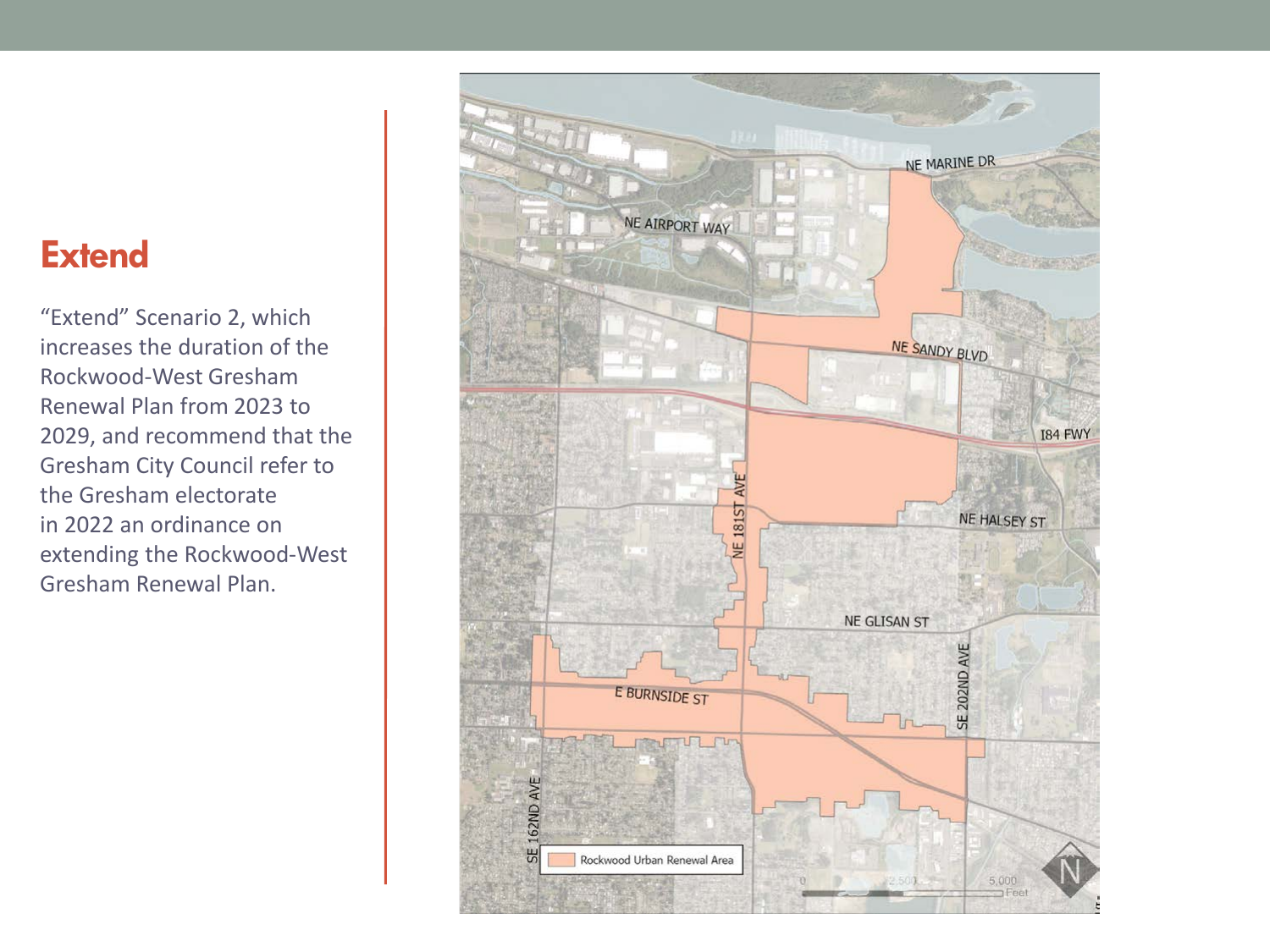### **Expand Comparison**

#### **Similar**

- Process is the same
- November 2022 election

#### **Different**

Expand Option A

- Connected via right-of-way
- Established frozen base

Expand Option B

- New District/Plan
- New frozen base

### **Expand** Option A



### **Expand** Option B

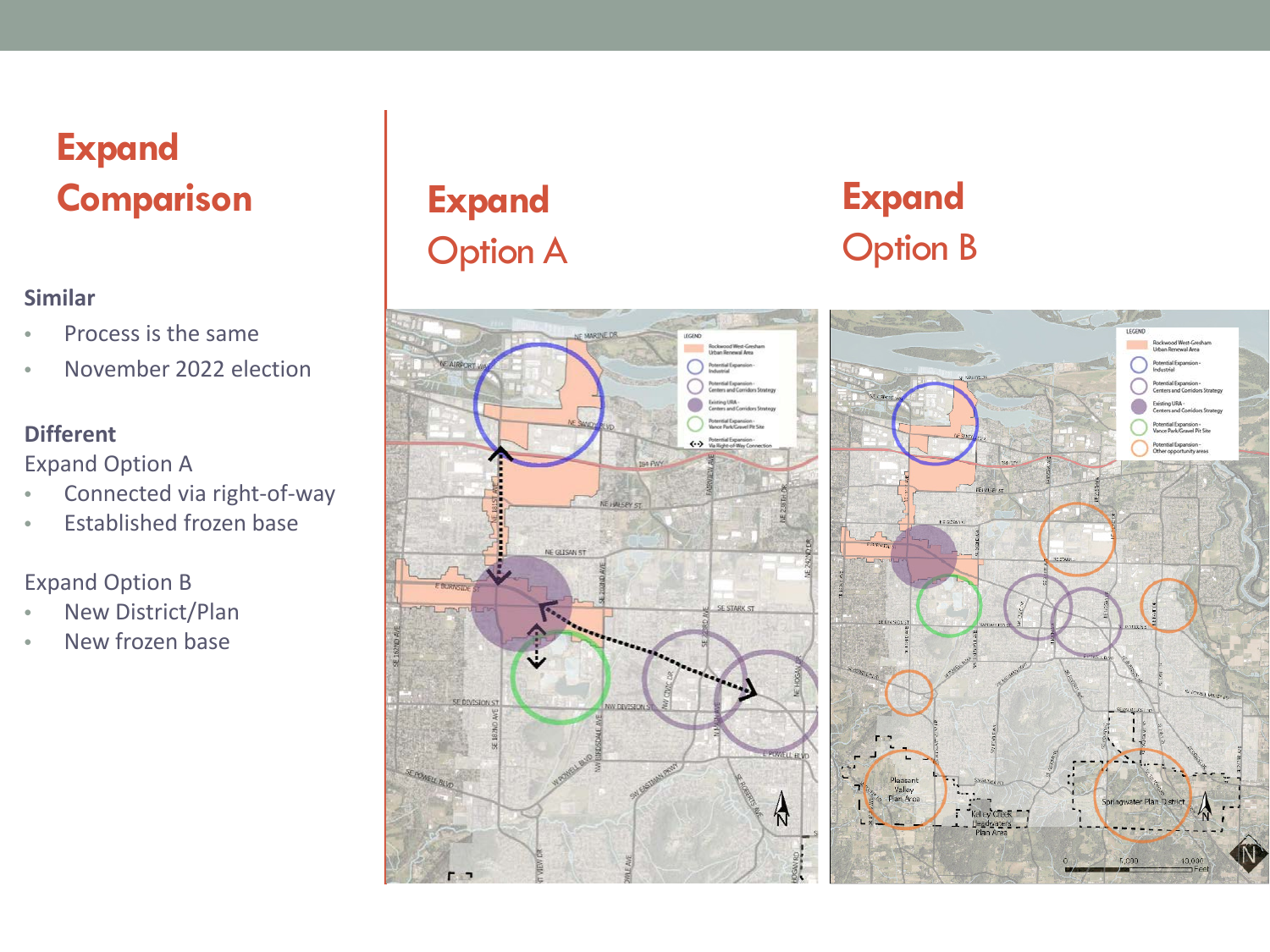Recommended **Commission** 

Direction:

Action: **• Move to approve the "Extend" Scenario 2,** which increases the duration of the Rockwood-West Gresham Renewal Plan from 2023 to 2029, and recommend that the Gresham City Council refer to the Gresham electorate in 2022 an ordinance on extending the Rockwood-West Gresham Renewal Plan.

> • Staff to pursue analysis of additional areas to either be added to the existing area or to be separate areas.